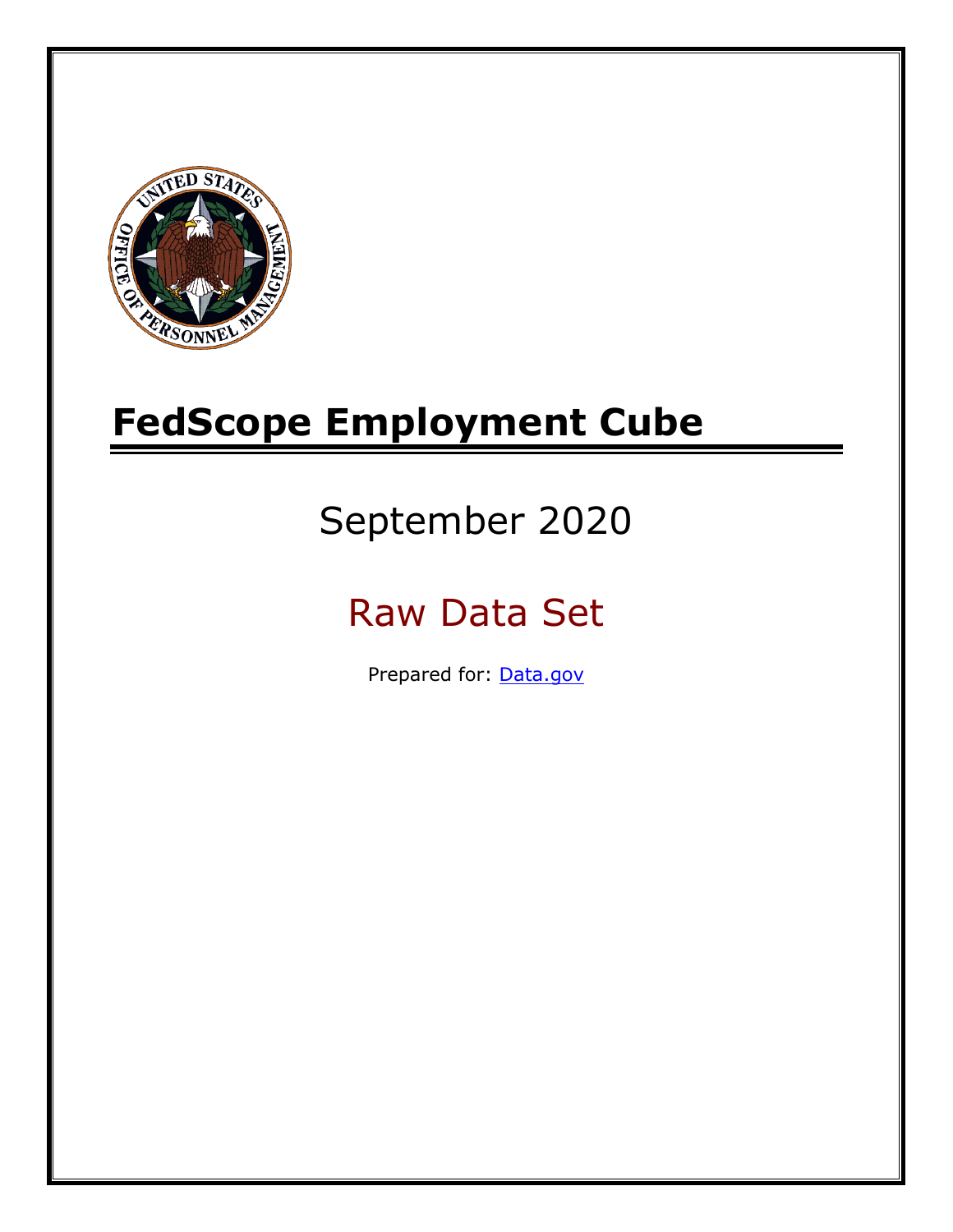FedScope Employment Cube (September 2020)

**Raw Data Set** (http://www.data.gov/)



# **Table of Contents**

| 1              |           | <b>OVERVIEW</b>                                | 3                                          |
|----------------|-----------|------------------------------------------------|--------------------------------------------|
|                | 1.1       | Purpose                                        |                                            |
|                | 1.2       | <b>Scope</b>                                   |                                            |
| $\overline{2}$ |           | <b>RAW DATA SET FILE</b>                       | $\begin{array}{c} 3 \\ 3 \\ 3 \end{array}$ |
|                | 2.1       | <b>FACTDATA</b>                                |                                            |
| 3              |           | <b>DIMENSION TRANSLATIONS FILES</b>            | 5                                          |
|                | 3.1       | Agency                                         |                                            |
|                | 3.2       | Location                                       | $\frac{5}{6}$                              |
|                | 3.3       | Age                                            | 6                                          |
|                | 3.4       | <b>Education Level</b>                         | $\overline{7}$                             |
|                | 3.5       | <b>General Schedule &amp; Equivalent Grade</b> | 8                                          |
|                | 3.6       | <b>Length of Service</b>                       | 8                                          |
|                | 3.7       | Occupation                                     | 9                                          |
|                | 3.8       | <b>Occupation Category</b>                     | 9                                          |
|                | 3.9       | Pay Plan & Grade                               | 10                                         |
|                |           | 3.10 Salary Level                              | 10                                         |
|                |           | 3.11 STEM Occupations                          | 11                                         |
|                |           | 3.12 Supervisory Status                        | 11                                         |
|                |           | 3.13 Type of Appointment                       | 12                                         |
|                |           | 3.14 Work Schedule                             | 12                                         |
|                |           | 3.15 Work Status                               | 13                                         |
|                | 3.16 Date |                                                | 13                                         |
|                |           | 3.17 Employment                                | 14                                         |
|                |           | 3.18 Average Salary                            | 14                                         |
|                |           | 3.19 Average Length of Service                 | 14                                         |
| $\overline{4}$ |           | <b>DATA DEFINITIONS</b>                        | 15                                         |
|                | 4.1       | <b>Agency</b>                                  | 15                                         |
|                | 4.2       | Location                                       | 15                                         |
|                | 4.3       | Age                                            | 15                                         |
|                | 4.4       | <b>Education Level</b>                         | 15                                         |
|                | 4.5       | <b>General Schedule &amp; Equivalent Grade</b> | 15                                         |
|                | 4.6       | <b>Length of Service</b>                       | 15                                         |
|                | 4.7       | <b>Occupation</b>                              | 15                                         |
|                | 4.8       | <b>Occupation Category</b>                     | 15                                         |
|                | 4.9       | Pay Plan & Grade                               | 16                                         |
|                | 4.10      | <b>Salary Level</b>                            | 16                                         |
|                | 4.11      | <b>STEM Occupations</b>                        | 16                                         |
|                | 4.12      | <b>Supervisory Status</b>                      | 16                                         |
|                | 4.13      | <b>Type of Appointment</b>                     | 16                                         |
|                | 4.14      | <b>Work Schedule</b>                           | 16                                         |

**Source**: FedScope [\(https://www.fedscope.opm.gov/\)](https://www.fedscope.opm.gov/) 1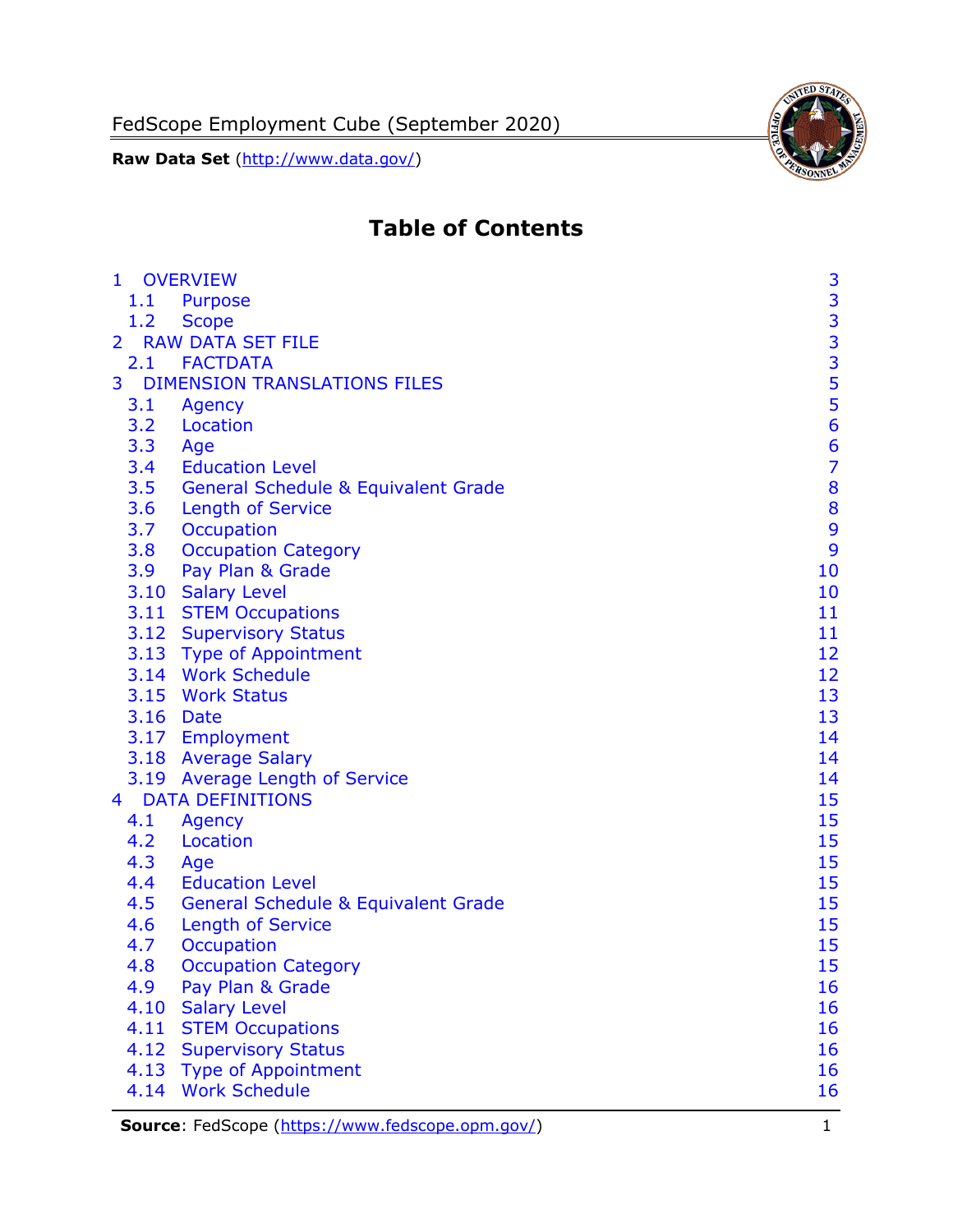FedScope Employment Cube (September 2020)

**Raw Data Set** (http://www.data.gov/)

|     | 4.15 Work Status                                    | 16 |
|-----|-----------------------------------------------------|----|
|     | 4.16 Date                                           | 16 |
|     | 4.17 Employment                                     | 17 |
|     | 4.18 Average Salary                                 | 17 |
|     | 4.19 Average Length of Service                      | 17 |
|     | 5 APPENDIX                                          | 18 |
| 5.1 | SAS Program to Read Raw Data Sets for Data Analysis | 18 |
| 5.2 | <b>FedScope General Public Web Site</b>             | 18 |

# **Listing of Tables**

| Table 2.1: FACTDATA.TXT Record Layout   | 4  |
|-----------------------------------------|----|
| Table 3.1: DTagy.txt Record Layout      | 5  |
| Table 3.2: DTloc.txt Record Layout      | 6  |
| Table 3.3: DTagelvl.txt Record Layout   | 6  |
| Table 3.4: DTedlvl.txt Record Layout    | 7  |
| Table 3.5: DTgsegrd.txt Record Layout   | 8  |
| Table 3.6: DTloslvl.txt Record Layout   | 8  |
| Table 3.7: DTocc.txt Record Layout      | 9  |
| Table 3.8: DTpatco.txt Record Layout    | 9  |
| Table 3.9: DTppgrd.txt Record Layout    | 10 |
| Table 3.10: DTsallvl.txt Record Layout  | 10 |
| Table 3.11: DTstemocc.txt Record Layout | 11 |
| Table 3.12: DTsuper.txt Record Layout   | 11 |
| Table 3.13: DTtoa.txt Record Layout     | 12 |
| Table 3.14: DTwrksch.txt Record Layout  | 12 |
| Table 3.15: DTwkstat.txt Record Layout  | 13 |
| Table 3.16: DTdate.txt Record Layout    | 13 |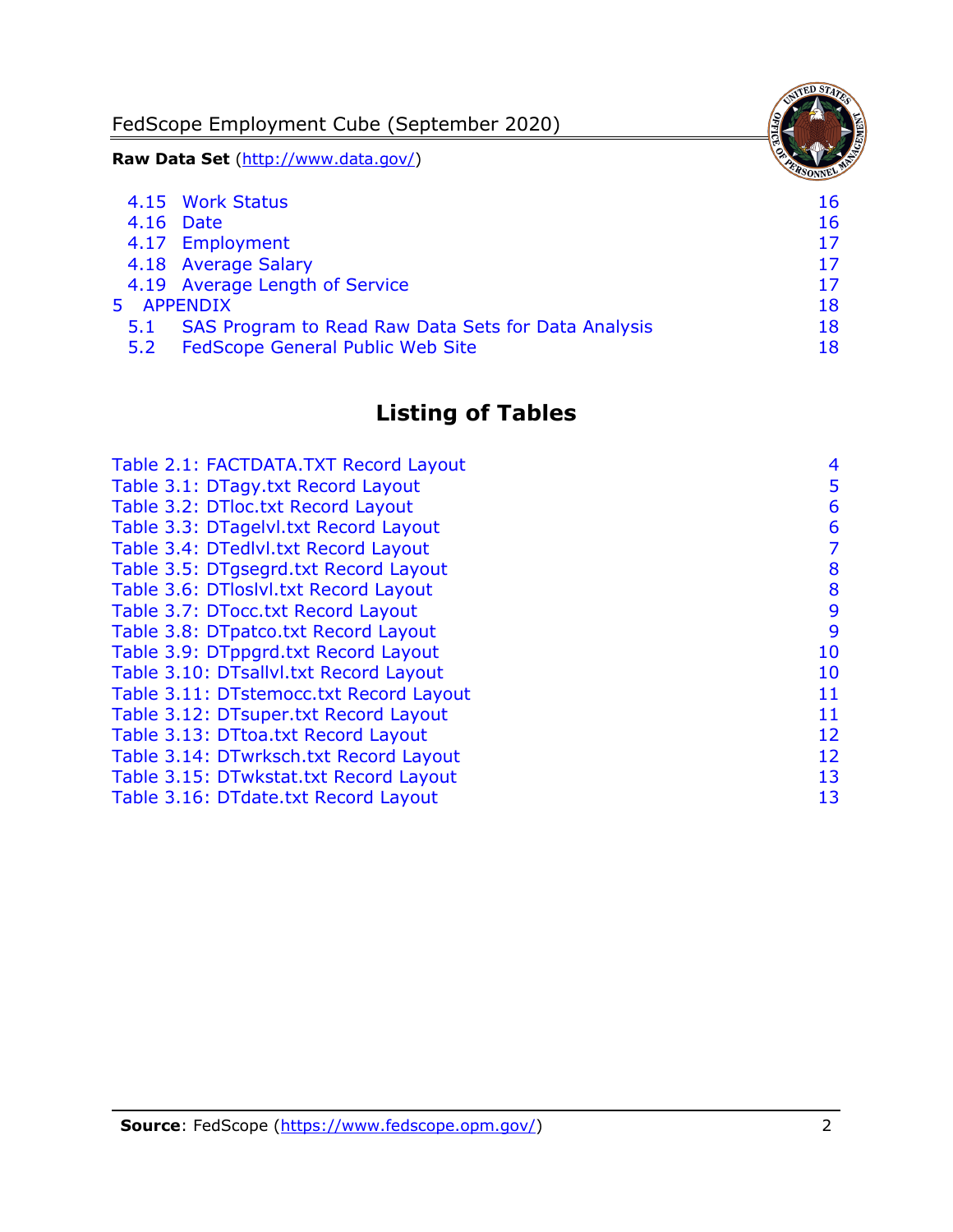

# <span id="page-3-0"></span>**1 OVERVIEW**

#### <span id="page-3-1"></span>*1.1 Purpose*

The purpose of this raw data set is to increase public access to high value, machine readable datasets generated by the U.S. Office of Personnel Management. The FedScope Employment Cube data sets are available via [Data.gov.](http://www.data.gov/)

#### <span id="page-3-2"></span>*1.2 Scope*

The scope of this raw data set includes data elements used in the creation of the FedScope Employment Cube [\(https://www.fedscope.opm.gov/\)](https://www.fedscope.opm.gov/). **NOTE**: Starting in FY 2010, the OPM Statistical Data Mart (SDM) is the source for all FedScope data. The SDM is processed data from the Enterprise Human Resources Integration (EHRI) data warehouse. Data is processed on a quarterly basis (i.e. March, June, September and December).

# <span id="page-3-3"></span>**2 RAW DATA SET FILE**

## <span id="page-3-4"></span>*2.1 FACTDATA*

This "**delimited**" (comma separated value (**CSV**)) raw data set provides employee population data as of September 2020. Each column value is separated by a "**comma**" from the next column's value and each row starts a new record. Each record contains 20 data elements. The record layout for FACTDATA.TXT is depicted in [Table 2.1](#page-4-0) below: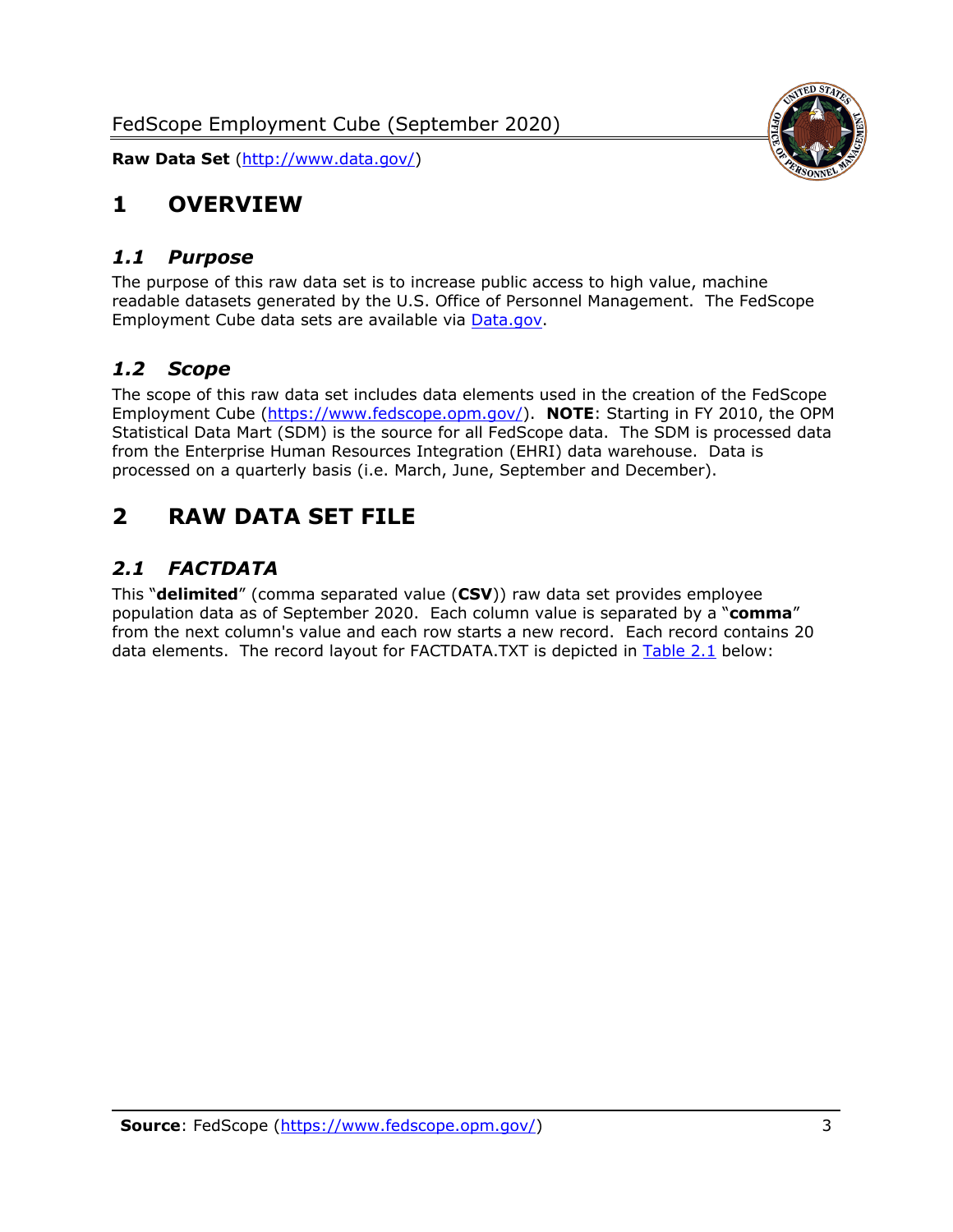

<span id="page-4-0"></span>

| <b>Data</b><br><b>Column</b> | <b>DATA ELEMENT NAME</b>            | <b>CSV</b><br><b>Column</b><br><b>Name</b> | <b>CSV</b><br><b>Column</b><br><b>Format</b> |
|------------------------------|-------------------------------------|--------------------------------------------|----------------------------------------------|
| 1                            | Agency                              | <b>AGYSUB</b>                              | <b>TEXT</b>                                  |
| $\overline{2}$               | Location                            | <b>LOC</b>                                 | <b>TEXT</b>                                  |
| 3                            | Age                                 | <b>AGELVL</b>                              | <b>TEXT</b>                                  |
| $\overline{4}$               | <b>Education Level</b>              | <b>EDLVL</b>                               | <b>TEXT</b>                                  |
| 5                            | General Schedule & Equivalent Grade | <b>GSEGRD</b>                              | <b>TEXT</b>                                  |
| 6                            | Length of Service                   | <b>LOSLVL</b>                              | <b>TEXT</b>                                  |
| $\overline{7}$               | Occupation                          | <b>OCC</b>                                 | <b>TEXT</b>                                  |
| 8                            | <b>Occupation Category</b>          | <b>PATCO</b>                               | <b>TEXT</b>                                  |
| 9                            | Pay Plan & Grade                    | <b>PPGRD</b>                               | <b>TEXT</b>                                  |
| 10                           | Salary Level                        | <b>SALLVL</b>                              | <b>TEXT</b>                                  |
| 11                           | <b>STEM Occupations</b>             | <b>STEMOCC</b>                             | <b>TEXT</b>                                  |
| 12                           | <b>Supervisory Status</b>           | <b>SUPERVIS</b>                            | <b>TEXT</b>                                  |
| 13                           | Type of Appointment                 | <b>TOA</b>                                 | TEXT                                         |
| 14                           | Work Schedule                       | <b>WORKSCH</b>                             | <b>TEXT</b>                                  |
| 15                           | <b>Work Status</b>                  | <b>WORKSTAT</b>                            | <b>TEXT</b>                                  |
| 16                           | Date (e.g. 202009)                  | <b>DATECODE</b>                            | <b>TEXT</b>                                  |
| 17                           | Employment                          | <b>EMPLOYMENT</b>                          | <b>NUMERIC</b>                               |
| 18                           | Average Salary                      | <b>SALARY</b>                              | <b>NUMERIC</b>                               |
| 19                           | Average Length of Service           | <b>LOS</b>                                 | <b>NUMERIC</b>                               |
|                              | <b>Total Records: 2,181,106</b>     |                                            |                                              |

#### **Table 2.1: FACTDATA.TXT Record Layout**

**NOTE**: If importing this table (data set) into Excel, change the "column data format" for columns 1-17 from "General" to "Text". Columns 18-20 can be imported as "General" data format. In Excel, the "General" data format converts numeric values to numbers. Columns 1-17 are TEXT fields; Columns 18-20 are NUMERIC fields.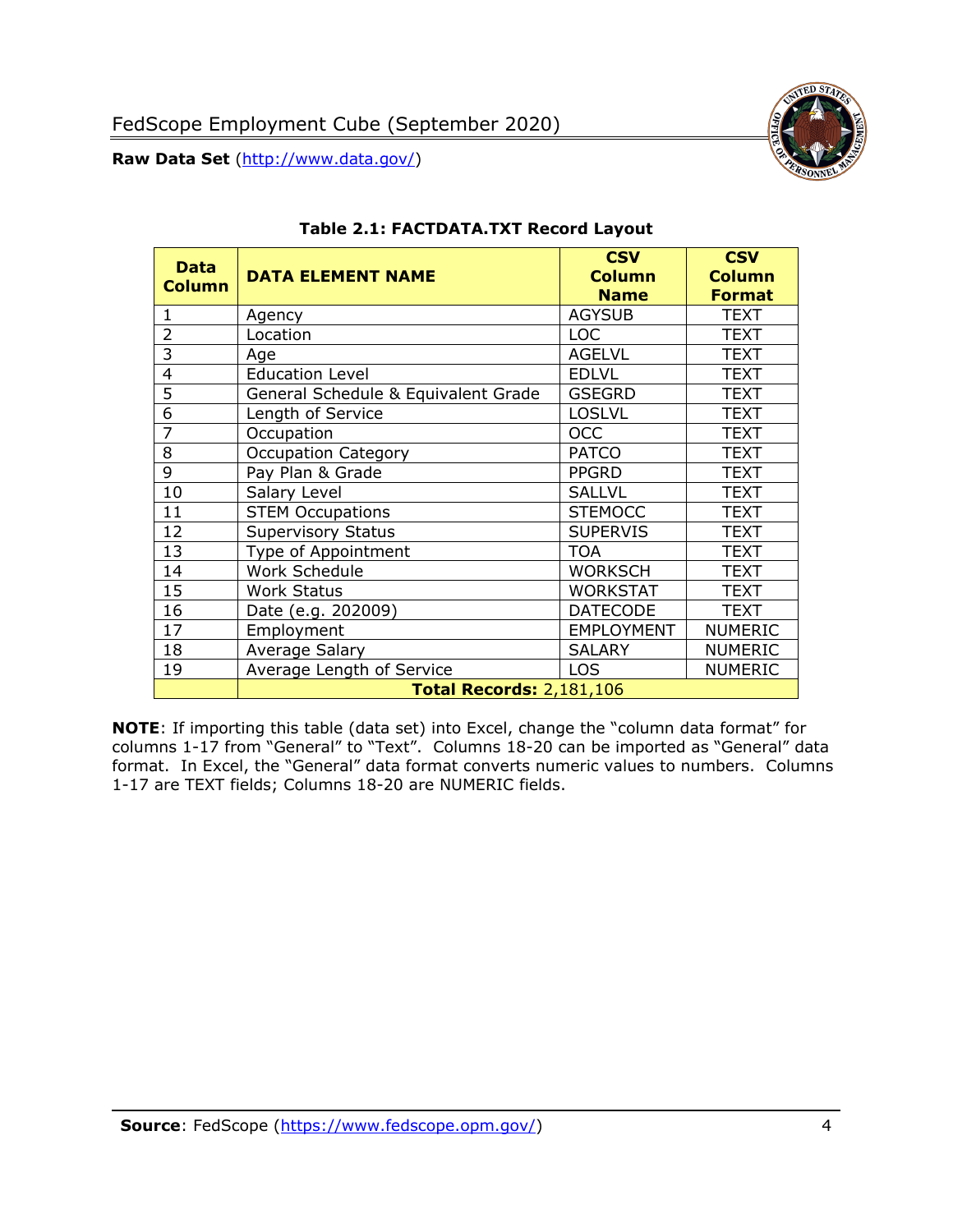

# <span id="page-5-0"></span>**3 DIMENSION TRANSLATIONS FILES**

#### <span id="page-5-1"></span>*3.1 Agency*

This "**delimited**" (comma separated value (**CSV**)) data file provides translations for the agency data element contained in the employee population data file (FACTDATA.TXT). See [Table 2.1.](#page-4-0) Each column value is separated by a "**comma**" from the next column's value and each row starts a new record. Each record contains 6 data elements. The record layout for DTagy.txt is depicted in **[Table 3.1](#page-5-2)** below:

<span id="page-5-2"></span>

| <b>Data</b><br><b>Column</b> | <b>DATA ELEMENT NAME</b>       | <b>CSV</b><br><b>Column</b><br><b>Name</b> | <b>CSV</b><br><b>Column</b><br><b>Format</b> |
|------------------------------|--------------------------------|--------------------------------------------|----------------------------------------------|
|                              | Agency Type                    | <b>AGYTYP</b>                              | <b>TEXT</b>                                  |
|                              | <b>Agency Type Translation</b> | <b>AGYTYPT</b>                             | <b>TEXT</b>                                  |
| 3                            | Agency                         | AGY                                        | <b>TEXT</b>                                  |
|                              | <b>Agency Translation</b>      | <b>AGYT</b>                                | <b>TEXT</b>                                  |
| 5                            | Agency Sub element             | <b>AGYSUB</b>                              | <b>TEXT</b>                                  |
| 6                            | Agency Sub element Translation | <b>AGYSUBT</b>                             | <b>TEXT</b>                                  |
| <b>Total Records: 533</b>    |                                |                                            |                                              |

#### **Table 3.1: DTagy.txt Record Layout**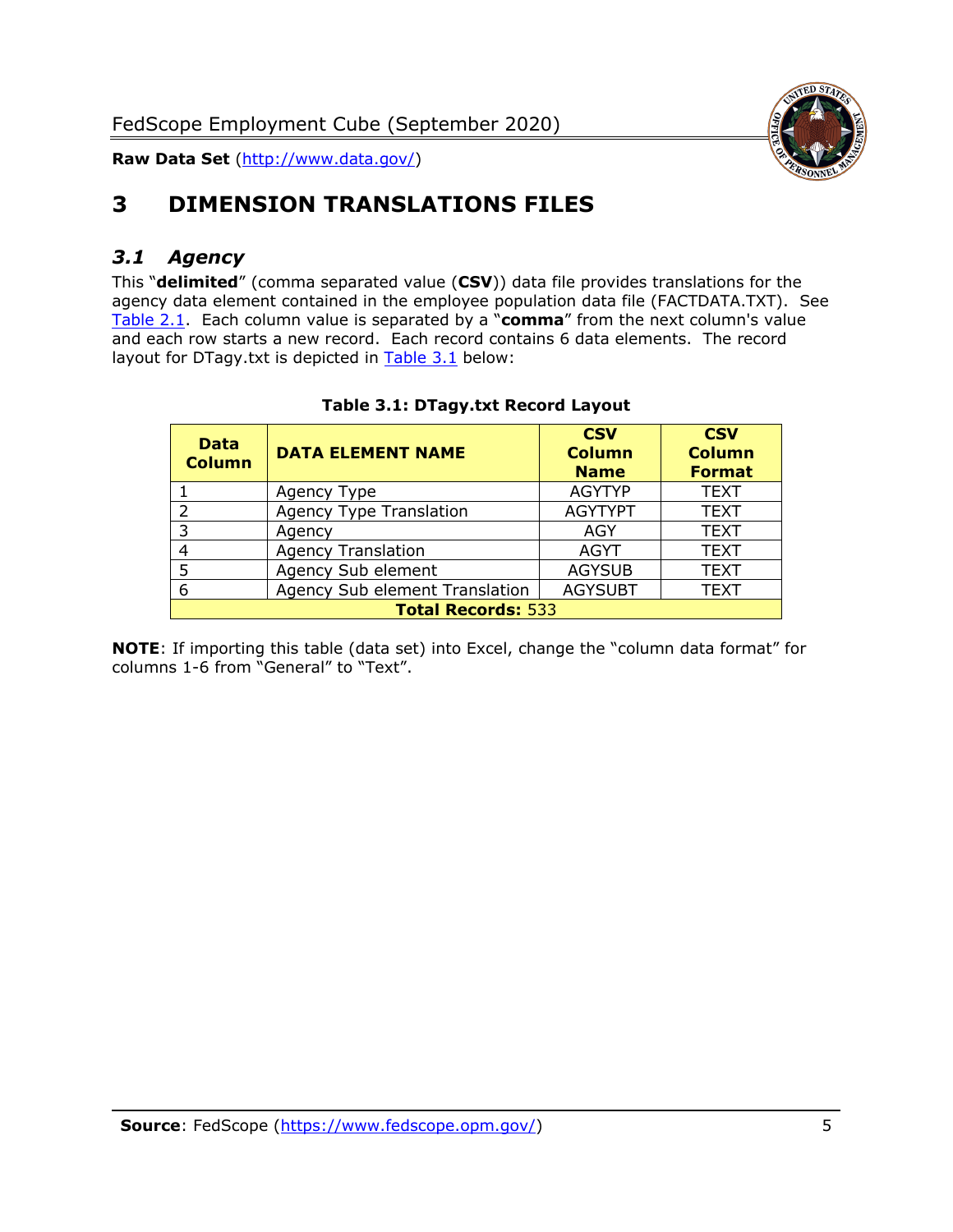

#### <span id="page-6-0"></span>*3.2 Location*

This "**delimited**" (comma separated value (**CSV**)) data file provides translations for the location data element contained in the employee population data file (FACTDATA.TXT). See [Table 2.1.](#page-4-0) Each column value is separated by a "**comma**" from the next column's value and each row starts a new record. Each record contains 4 data elements. The record layout for DTloc.txt is depicted in [Table 3.2](#page-6-2) below:

<span id="page-6-2"></span>

| <b>Data</b><br><b>Column</b> | <b>DATA ELEMENT NAME</b>         | <b>CSV</b><br><b>Column</b><br><b>Name</b> | <b>CSV</b><br><b>Column</b><br><b>Format</b> |  |
|------------------------------|----------------------------------|--------------------------------------------|----------------------------------------------|--|
|                              | Location Type                    | <b>LOCTYP</b>                              | <b>TEXT</b>                                  |  |
|                              | <b>Location Type Translation</b> | <b>LOCTYPT</b>                             | <b>TEXT</b>                                  |  |
|                              | State/Country                    | <b>LOC</b>                                 | <b>TEXT</b>                                  |  |
|                              | <b>State/Country Translation</b> | LOCT                                       | <b>TEXT</b>                                  |  |
| <b>Total Records: 227</b>    |                                  |                                            |                                              |  |

**NOTE**: If importing this table (data set) into Excel, change the "column data format" for columns 1-4 from "General" to "Text".

#### <span id="page-6-1"></span>*3.3 Age*

This "**delimited**" (comma separated value (**CSV**)) data file provides translations for the age data element contained in the employee population data file (FACTDATA.TXT). See Table [2.1.](#page-4-0) Each column value is separated by a "**comma**" from the next column's value and each row starts a new record. Each record contains 2 data elements. The record layout for DTagelvl.txt is depicted in [Table 3.3](#page-6-3) below:

<span id="page-6-3"></span>

| <b>Data</b><br><b>Column</b> | <b>DATA ELEMENT NAME</b> | <b>CSV</b><br><b>Column</b><br><b>Name</b> | <b>CSV</b><br><b>Column</b><br><b>Format</b> |
|------------------------------|--------------------------|--------------------------------------------|----------------------------------------------|
|                              | Age                      | AGELVL                                     | TFXT                                         |
|                              | Age Translation          | AGEL VLT                                   | TFXT                                         |
| <b>Total Records: 12</b>     |                          |                                            |                                              |

#### **Table 3.3: DTagelvl.txt Record Layout**

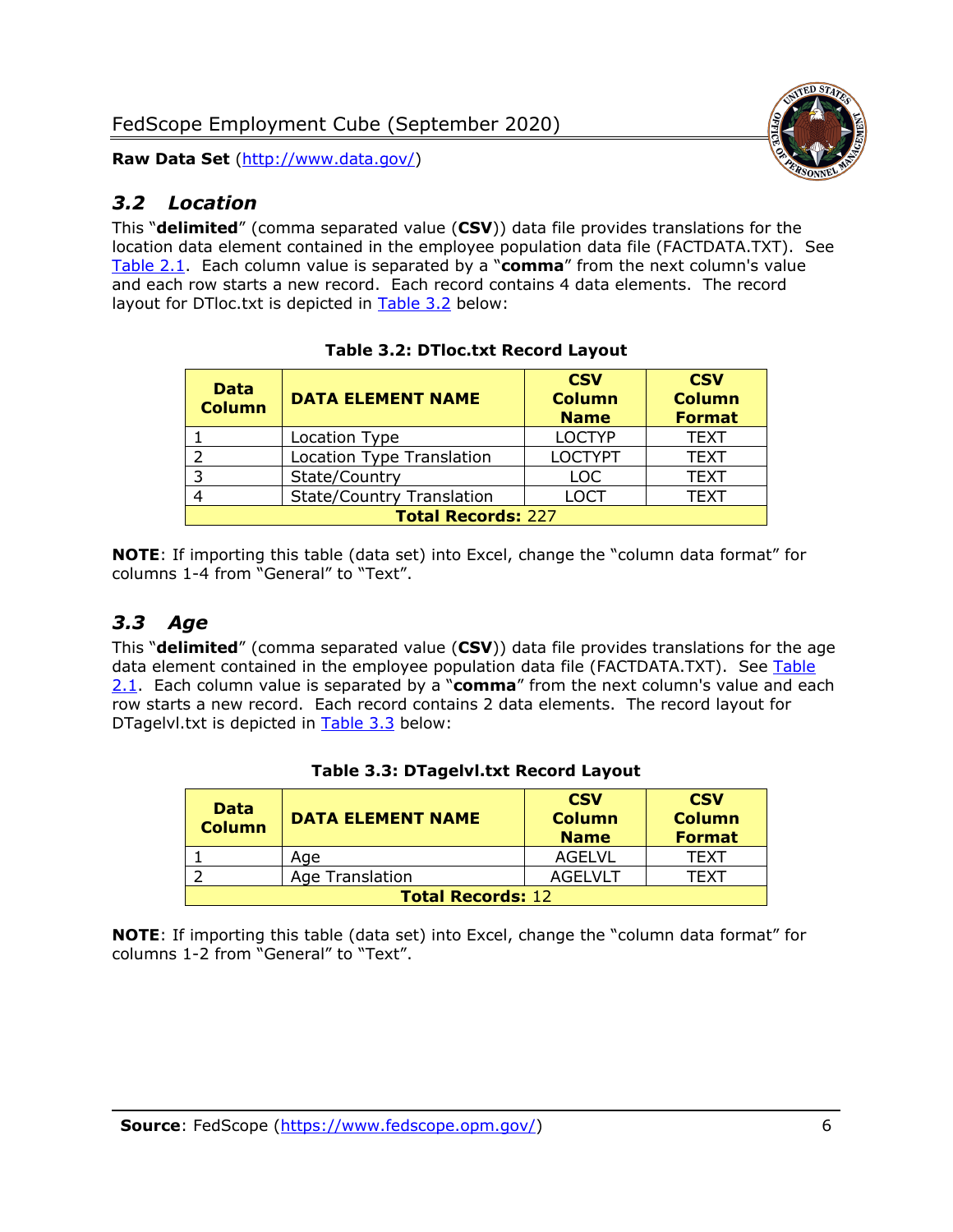

## <span id="page-7-0"></span>*3.4 Education Level*

This "**delimited**" (comma separated value (**CSV**)) data file provides translations for the education level data element contained in the employee population data file (FACTDATA.TXT). See [Table 2.1.](#page-4-0) Each column value is separated by a "**comma**" from the next column's value and each row starts a new record. Each record contains 4 data elements. The record layout for DTedlvl.txt is depicted in [Table 3.4](#page-7-1) below:

<span id="page-7-1"></span>

| <b>Data</b><br><b>Column</b> | <b>DATA ELEMENT NAME</b>                | <b>CSV</b><br><b>Column</b><br><b>Name</b> | <b>CSV</b><br><b>Column</b><br><b>Format</b> |  |
|------------------------------|-----------------------------------------|--------------------------------------------|----------------------------------------------|--|
|                              | <b>Education Level Type</b>             | <b>EDLVLTYP</b>                            | <b>TEXT</b>                                  |  |
| ົາ                           | <b>Education Level Type Translation</b> | <b>EDLVLTYPT</b>                           | <b>TEXT</b>                                  |  |
| 3                            | <b>Education Level</b>                  | <b>EDLVL</b>                               | <b>TEXT</b>                                  |  |
|                              | <b>Education Level Translation</b>      | <b>EDLVLT</b>                              | <b>TEXT</b>                                  |  |
| <b>Total Records: 24</b>     |                                         |                                            |                                              |  |

#### **Table 3.4: DTedlvl.txt Record Layout**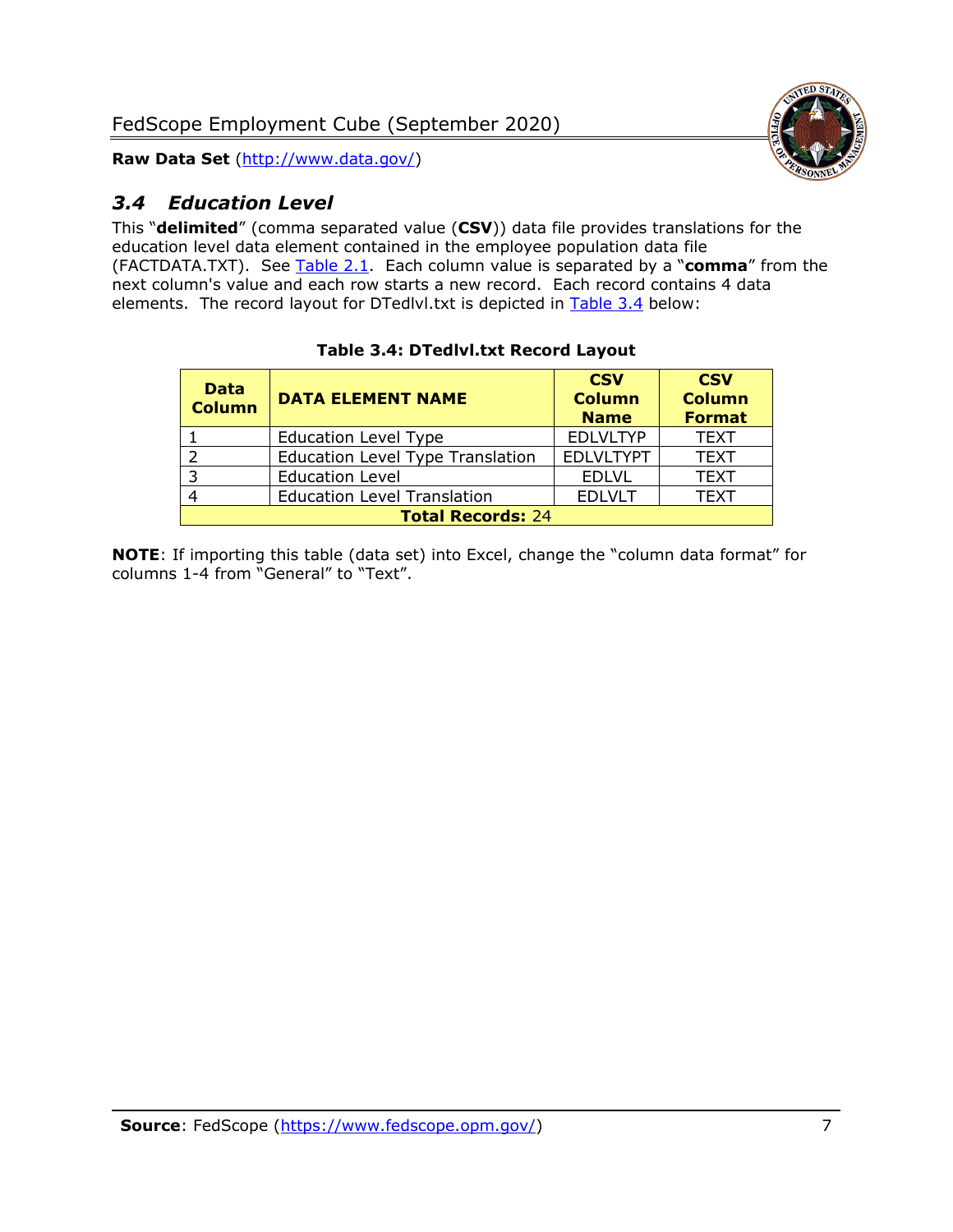

## <span id="page-8-0"></span>*3.5 General Schedule & Equivalent Grade*

This "**delimited**" (comma separated value (**CSV**)) data file provides translations for the general schedule & equivalent grade data element contained in the employee population data file (FACTDATA.TXT). See [Table 2.1.](#page-4-0) Each column value is separated by a "**comma**" from the next column's value and each row starts a new record. Each record contains 1 data element. The record layout for DTgsegrd.txt is depicted in [Table 3.5](#page-8-2) below:

#### **Table 3.5: DTgsegrd.txt Record Layout**

<span id="page-8-2"></span>

| <b>Data</b><br><b>Column</b> | <b>DATA ELEMENT NAME</b>            | <b>CSV</b><br><b>Column</b><br><b>Name</b> | <b>CSV</b><br><b>Column</b><br><b>Format</b> |
|------------------------------|-------------------------------------|--------------------------------------------|----------------------------------------------|
|                              | General Schedule & Equivalent Grade | GSEGRD                                     | TFXT                                         |
| <b>Total Records: 17</b>     |                                     |                                            |                                              |

**NOTE**: If importing this table (data set) into Excel, change the "column data format" for column 1-from "General" to "Text".

#### <span id="page-8-1"></span>*3.6 Length of Service*

This "**delimited**" (comma separated value (**CSV**)) data file provides translations for the length of service data element contained in the employee population data file (FACTDATA.TXT). See [Table 2.1.](#page-4-0) Each column value is separated by a "**comma**" from the next column's value and each row starts a new record. Each record contains 2 data elements. The record layout for DTloslvl.txt is depicted in [Table 3.6](#page-8-3) below:

#### **Table 3.6: DTloslvl.txt Record Layout**

<span id="page-8-3"></span>

| <b>Data</b><br><b>Column</b> | <b>DATA ELEMENT NAME</b>      | <b>CSV</b><br><b>Column</b><br><b>Name</b> | <b>CSV</b><br><b>Column</b><br><b>Format</b> |  |
|------------------------------|-------------------------------|--------------------------------------------|----------------------------------------------|--|
|                              | Length of Service             | <b>LOSLVL</b>                              | TEXT                                         |  |
|                              | Length of Service Translation | <b>LOSLVLT</b>                             | TEXT                                         |  |
| <b>Total Records: 11</b>     |                               |                                            |                                              |  |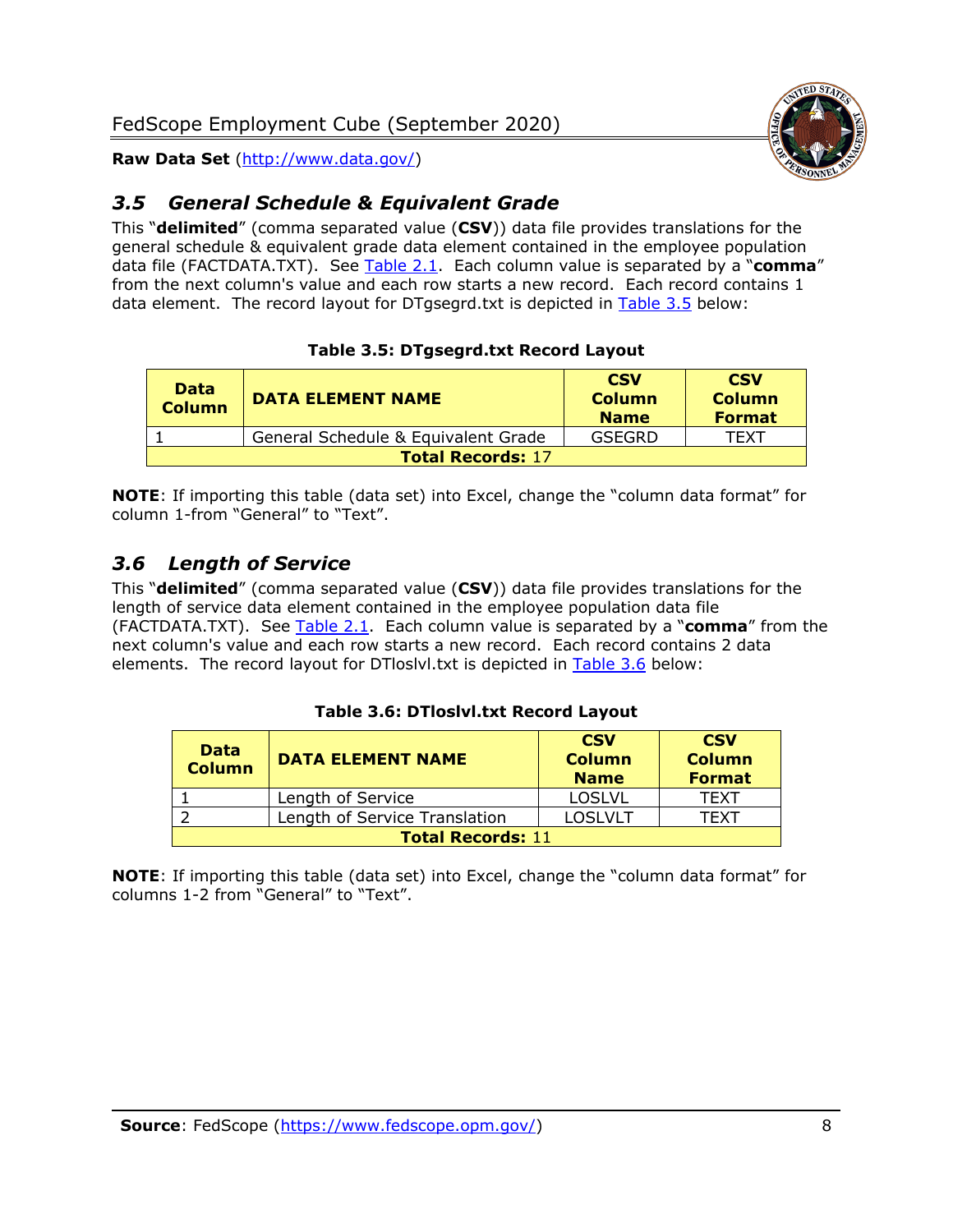

#### <span id="page-9-0"></span>*3.7 Occupation*

This "**delimited**" (comma separated value (**CSV**)) data file provides translations for the occupation data element contained in the employee population data file (FACTDATA.TXT). See [Table 2.1.](#page-4-0) Each column value is separated by a "**comma**" from the next column's value and each row starts a new record. Each record contains 6 data elements. The record layout for DTocc.txt is depicted in [Table 3.7](#page-9-2) below:

<span id="page-9-2"></span>

| <b>Data</b><br><b>Column</b> | <b>DATA ELEMENT NAME</b>             | <b>CSV</b><br><b>Column</b><br><b>Name</b> | <b>CSV</b><br><b>Column</b><br><b>Format</b> |  |
|------------------------------|--------------------------------------|--------------------------------------------|----------------------------------------------|--|
|                              | Occupation Type                      | <b>OCCTYP</b>                              | <b>TEXT</b>                                  |  |
| $\overline{2}$               | <b>Occupation Type Translation</b>   | <b>OCCTYPT</b>                             | <b>TEXT</b>                                  |  |
| 3                            | <b>Occupation Family</b>             | <b>OCCFAM</b>                              | <b>TEXT</b>                                  |  |
| 4                            | <b>Occupation Family Translation</b> | <b>OCCFAMT</b>                             | <b>TEXT</b>                                  |  |
| 5                            | Occupation                           | <b>OCC</b>                                 | <b>TEXT</b>                                  |  |
| 6                            | <b>Occupation Translation</b>        | <b>OCCT</b>                                | <b>TEXT</b>                                  |  |
| <b>Total Records: 671</b>    |                                      |                                            |                                              |  |

|  | <b>Table 3.7: DTocc.txt Record Layout</b> |  |  |
|--|-------------------------------------------|--|--|
|--|-------------------------------------------|--|--|

**NOTE**: If importing this table (data set) into Excel, change the "column data format" for columns 1-6 from "General" to "Text".

#### <span id="page-9-1"></span>*3.8 Occupation Category*

This "**delimited**" (comma separated value (**CSV**)) data file provides translations for the occupation category data element contained in the employee population data file (FACTDATA.TXT). See [Table 2.1.](#page-4-0) Each column value is separated by a "**comma**" from the next column's value and each row starts a new record. Each record contains 2 data elements. The record layout for DTpatco.txt is depicted in [Table 3.8](#page-9-3) below:

<span id="page-9-3"></span>

| <b>Data</b><br><b>Column</b> | <b>DATA ELEMENT NAME</b>        | <b>CSV</b><br><b>Column</b><br><b>Name</b> | <b>CSV</b><br><b>Column</b><br><b>Format</b> |
|------------------------------|---------------------------------|--------------------------------------------|----------------------------------------------|
|                              | <b>Occupation Category</b>      | <b>PATCO</b>                               | <b>TEXT</b>                                  |
|                              | Occupation Category Translation | <b>PATCOT</b>                              | <b>TFXT</b>                                  |
| <b>Total Records: 7</b>      |                                 |                                            |                                              |

| Table 3.8: DTpatco.txt Record Layout |  |  |  |  |  |  |
|--------------------------------------|--|--|--|--|--|--|
|--------------------------------------|--|--|--|--|--|--|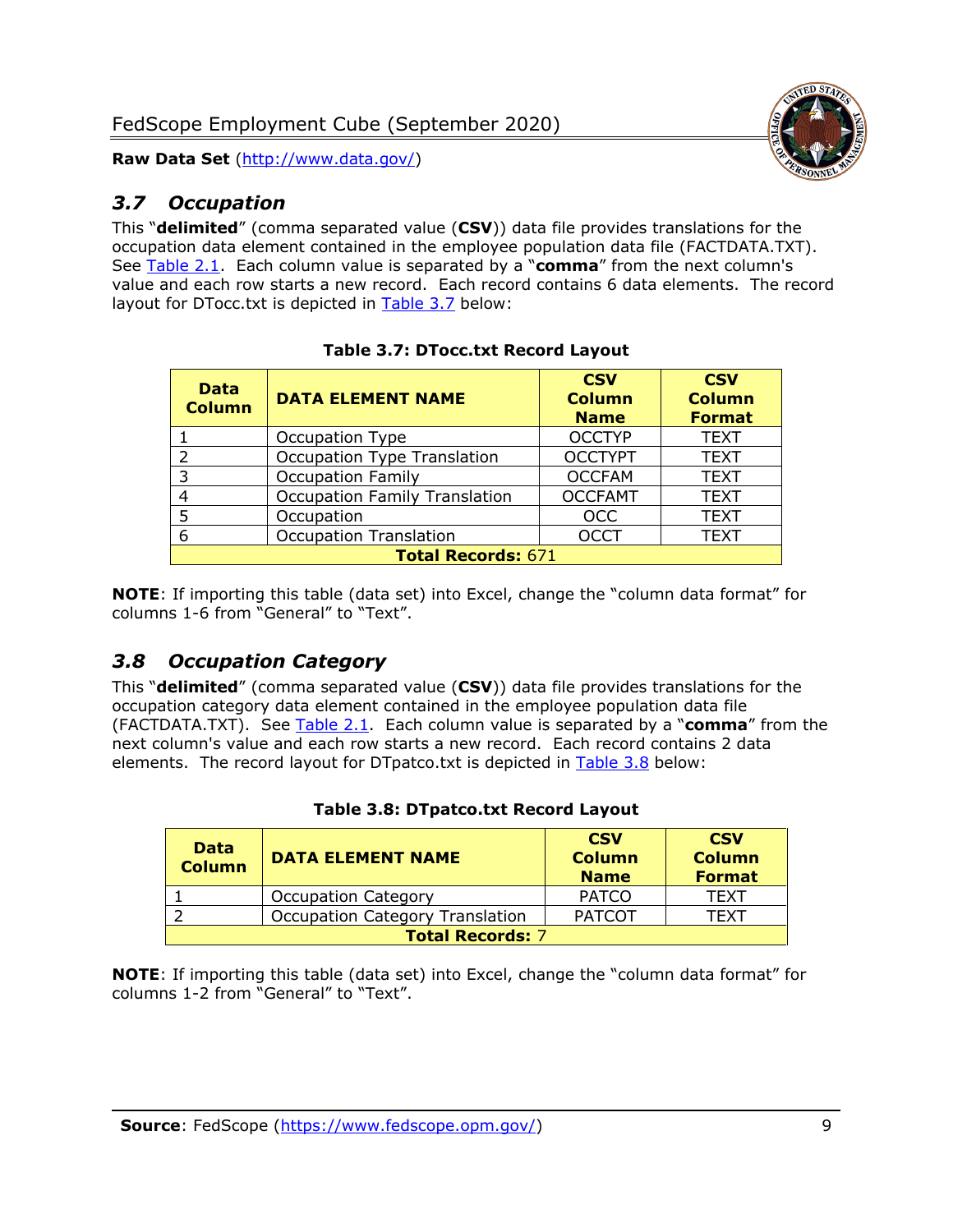

#### <span id="page-10-0"></span>*3.9 Pay Plan & Grade*

This "**delimited**" (comma separated value (**CSV**)) data file provides translations for the pay plan & grade data element contained in the employee population data file (FACTDATA.TXT). See [Table 2.1.](#page-4-0) Each column value is separated by a "**comma**" from the next column's value and each row starts a new record. Each record contains 7 data elements. The record layout for DTppgrd.txt is depicted in [Table 3.9](#page-10-2) below:

<span id="page-10-2"></span>

| <b>Data</b><br><b>Column</b> | <b>DATA ELEMENT NAME</b>    | <b>CSV</b><br><b>Column</b><br><b>Name</b> | <b>CSV</b><br><b>Column</b><br><b>Format</b> |
|------------------------------|-----------------------------|--------------------------------------------|----------------------------------------------|
|                              | Pay Plan Type               | <b>PPTYP</b>                               | <b>TEXT</b>                                  |
| $\overline{2}$               | Pay Plan Type Translation   | <b>PPTYPT</b>                              | <b>TEXT</b>                                  |
| 3                            | Pay Plan Group              | <b>PPGROUP</b>                             | <b>TEXT</b>                                  |
| 4                            | Pay Plan Group Translation  | <b>PPGROUPT</b>                            | <b>TEXT</b>                                  |
| 5                            | Pay Plan                    | <b>PAYPLAN</b>                             | <b>TEXT</b>                                  |
| 6                            | Pay Plan Translation        | <b>PAYPLANT</b>                            | <b>TEXT</b>                                  |
| $\overline{7}$               | Pay Plan & Grade            | <b>PPGRD</b>                               | <b>TEXT</b>                                  |
|                              | <b>Total Records: 1,024</b> |                                            |                                              |

#### **Table 3.9: DTppgrd.txt Record Layout**

**NOTE**: If importing this table (data set) into Excel, change the "column data format" for columns 1-7 from "General" to "Text".

## <span id="page-10-1"></span>*3.10 Salary Level*

This "**delimited**" (comma separated value (**CSV**)) data file provides translations for the salary level data element contained in the employee population data file (FACTDATA.TXT). See [Table 2.1.](#page-4-0) Each column value is separated by a "**comma**" from the next column's value and each row starts a new record. Each record contains 2 data elements. The record layout for DTsallvl.txt is depicted in [Table 3.10](#page-10-3) below:

<span id="page-10-3"></span>

| <b>Data</b><br><b>Column</b> | <b>DATA ELEMENT NAME</b>        | <b>CSV</b><br><b>Column</b><br><b>Name</b> | <b>CSV</b><br><b>Column</b><br><b>Format</b> |
|------------------------------|---------------------------------|--------------------------------------------|----------------------------------------------|
|                              | Salary Level                    | <b>SALLVL</b>                              | <b>TFXT</b>                                  |
|                              | <b>Salary Level Translation</b> | SALLVLT                                    | TFXT                                         |
| <b>Total Records: 26</b>     |                                 |                                            |                                              |

|  |  | Table 3.10: DTsallvl.txt Record Layout |  |
|--|--|----------------------------------------|--|
|--|--|----------------------------------------|--|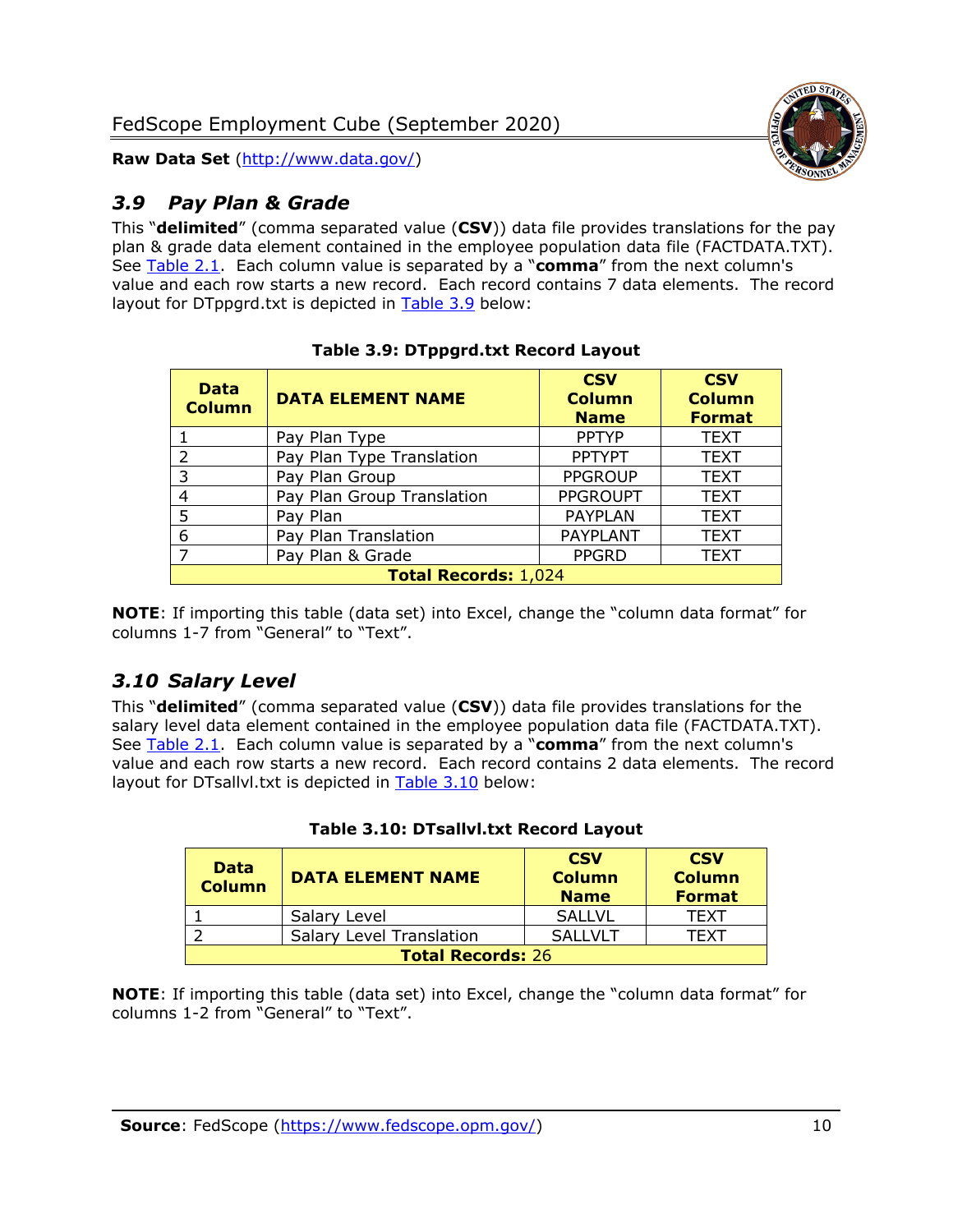

## <span id="page-11-0"></span>*3.11 STEM Occupations*

This "**delimited**" (comma separated value (**CSV**)) data file provides translations for the STEM occupations data element contained in the employee population data file (FACTDATA.TXT). See [Table 2.1.](#page-4-0) Each column value is separated by a "**comma**" from the next column's value and each row starts a new record. Each record contains 6 data elements. The record layout for DTstemocc.txt is depicted in [Table 3.11](#page-11-2) below:

<span id="page-11-2"></span>

| <b>Data</b><br><b>Column</b> | <b>DATA ELEMENT NAME</b>                     | <b>CSV</b><br><b>Column</b><br><b>Name</b> | <b>CSV</b><br><b>Column</b><br><b>Format</b> |
|------------------------------|----------------------------------------------|--------------------------------------------|----------------------------------------------|
|                              | <b>STEM Occupation Aggregate</b>             | <b>STEMAGG</b>                             | <b>TEXT</b>                                  |
| $\mathcal{P}$                | <b>STEM Occupation Aggregate Translation</b> | <b>STEMAGGT</b>                            | <b>TEXT</b>                                  |
| 3                            | <b>STEM Occupation Type</b>                  | <b>STEMTYP</b>                             | <b>TEXT</b>                                  |
| 4                            | <b>STEM Occupation Type Translation</b>      | <b>STEMTYPT</b>                            | <b>TEXT</b>                                  |
| 5                            | <b>STEM Occupation</b>                       | <b>STEMOCC</b>                             | <b>TEXT</b>                                  |
| 6                            | <b>STEM Occupation Translation</b>           | <b>STEMOCCT</b>                            | <b>TEXT</b>                                  |
|                              | <b>Total Records: 118</b>                    |                                            |                                              |

**Table 3.11: DTstemocc.txt Record Layout**

**NOTE**: If importing this table (data set) into Excel, change the "column data format" for columns 1-6 from "General" to "Text".

# <span id="page-11-1"></span>*3.12 Supervisory Status*

This "**delimited**" (comma separated value (**CSV**)) data file provides translations for the supervisory status data element contained in the employee population data file (FACTDATA.TXT). See [Table 2.1.](#page-4-0) Each column value is separated by a "**comma**" from the next column's value and each row starts a new record. Each record contains 4 data elements. The record layout for DTsuper.txt is depicted in [Table 3.12](#page-11-3) below:

<span id="page-11-3"></span>

| <b>Data</b><br><b>Column</b> | <b>DATA ELEMENT NAME</b>              | <b>CSV</b><br><b>Column</b><br><b>Name</b> | <b>CSV</b><br><b>Column</b><br><b>Format</b> |
|------------------------------|---------------------------------------|--------------------------------------------|----------------------------------------------|
|                              | Supervisory Status Type               | <b>SUPERTYP</b>                            | <b>TEXT</b>                                  |
|                              | Supervisory Status Type Translation   | <b>SUPERTYPT</b>                           | <b>TEXT</b>                                  |
|                              | <b>Supervisory Status</b>             | <b>SUPERVIS</b>                            | <b>TEXT</b>                                  |
|                              | <b>Supervisory Status Translation</b> | <b>SUPERVIST</b>                           | <b>TEXT</b>                                  |
|                              | <b>Total Records: 7</b>               |                                            |                                              |

|  |  | Table 3.12: DTsuper.txt Record Layout |  |  |
|--|--|---------------------------------------|--|--|
|--|--|---------------------------------------|--|--|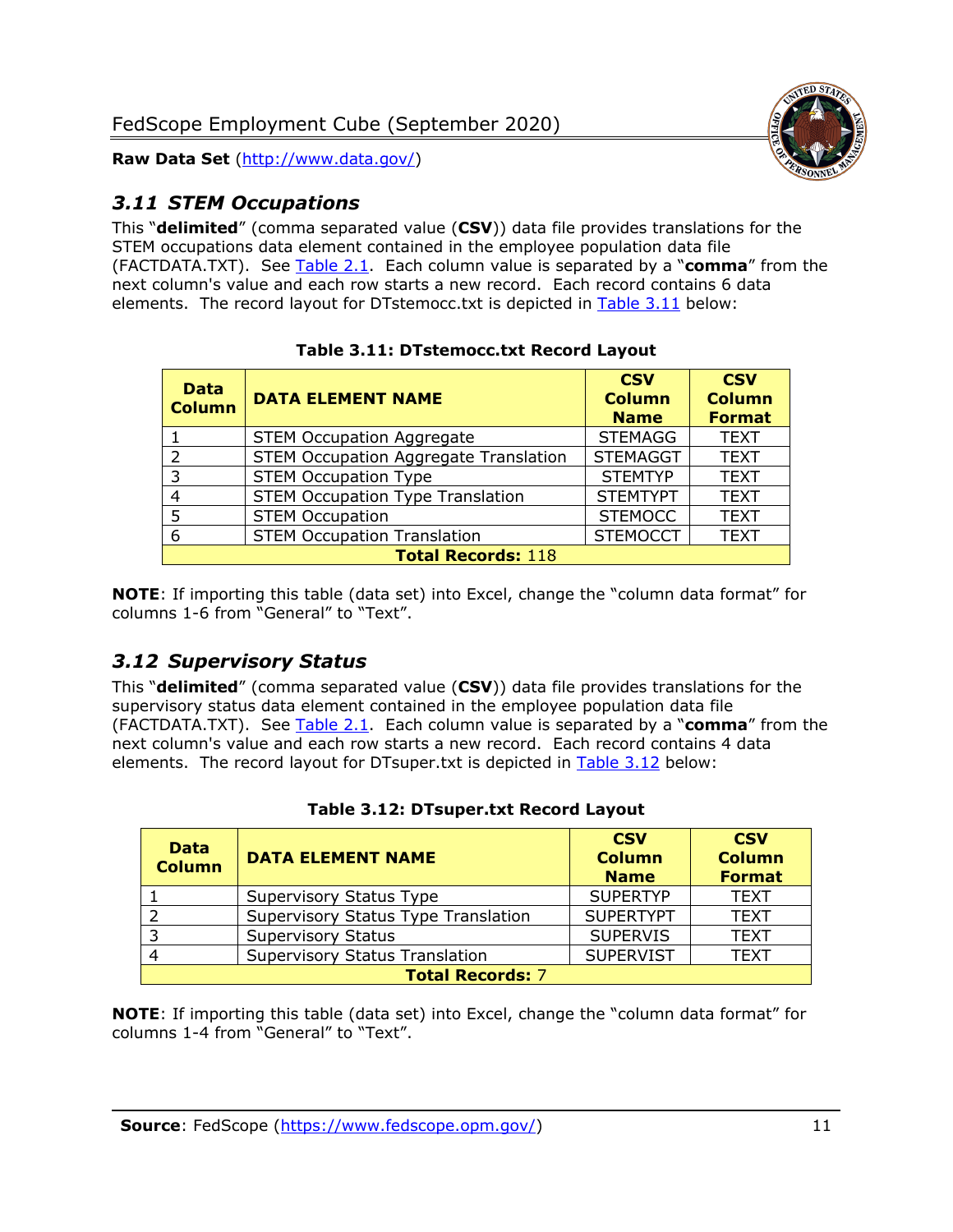

# <span id="page-12-0"></span>*3.13 Type of Appointment*

This "**delimited**" (comma separated value (**CSV**)) data file provides translations for the type of appointment data element contained in the employee population data file (FACTDATA.TXT). See [Table 2.1.](#page-4-0) Each column value is separated by a "**comma**" from the next column's value and each row starts a new record. Each record contains 4 data elements. The record layout for DTtoa.txt is depicted in [Table 3.13](#page-12-2) below:

<span id="page-12-2"></span>

| <b>Data</b><br><b>Column</b> | <b>DATA ELEMENT NAME</b>             | <b>CSV</b><br><b>Column</b><br><b>Name</b> | <b>CSV</b><br><b>Column</b><br><b>Format</b> |
|------------------------------|--------------------------------------|--------------------------------------------|----------------------------------------------|
|                              | Type of Appointment Type             | <b>TOATYP</b>                              | <b>TEXT</b>                                  |
|                              | Type of Appointment Type Translation | <b>TOATYPT</b>                             | <b>TEXT</b>                                  |
| 3                            | Type of Appointment                  | TOA                                        | <b>TEXT</b>                                  |
|                              | Type of Appointment Translation      | <b>TOAT</b>                                | <b>TEXT</b>                                  |
|                              | <b>Total Records: 21</b>             |                                            |                                              |

#### **Table 3.13: DTtoa.txt Record Layout**

**NOTE**: If importing this table (data set) into Excel, change the "column data format" for columns 1-4 from "General" to "Text".

## <span id="page-12-1"></span>*3.14 Work Schedule*

This "**delimited**" (comma separated value (**CSV**)) data file provides translations for the work schedule data element contained in the employee population data file (FACTDATA.TXT). See [Table 2.1.](#page-4-0) Each column value is separated by a "**comma**" from the next column's value and each row starts a new record. Each record contains 4 data elements. The record layout for DTwrksch.txt is depicted in [Table 3.14](#page-12-3) below:

<span id="page-12-3"></span>

| <b>Data</b><br><b>Column</b> | <b>DATA ELEMENT NAME</b>       | <b>CSV</b><br><b>Column</b><br><b>Name</b> | <b>CSV</b><br><b>Column</b><br><b>Format</b> |  |
|------------------------------|--------------------------------|--------------------------------------------|----------------------------------------------|--|
|                              | Work Schedule Type             | <b>WSTYP</b>                               | <b>TEXT</b>                                  |  |
|                              | Work Schedule Type Translation | <b>WSTYPT</b>                              | <b>TEXT</b>                                  |  |
| -3                           | Work Schedule                  | <b>WORKSCH</b>                             | <b>TEXT</b>                                  |  |
|                              | Work Schedule Translation      | <b>WORKSCHT</b>                            | <b>TEXT</b>                                  |  |
|                              | <b>Total Records: 12</b>       |                                            |                                              |  |

#### **Table 3.14: DTwrksch.txt Record Layout**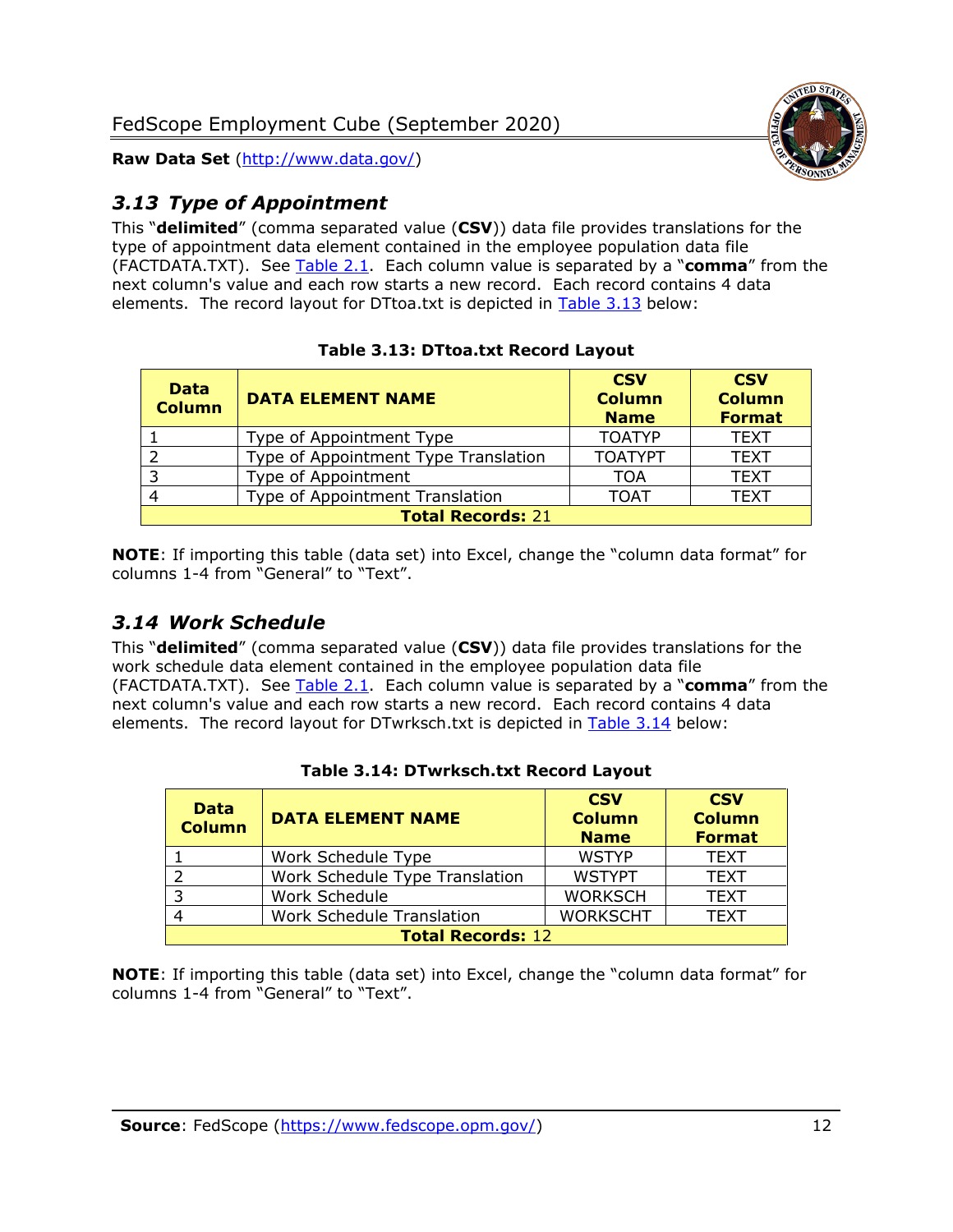

#### <span id="page-13-0"></span>*3.15 Work Status*

This "**delimited**" (comma separated value (**CSV**)) data file provides translations for the work status data element contained in the employee population data file (FACTDATA.TXT). See [Table 2.1.](#page-4-0) Each column value is separated by a "**comma**" from the next column's value and each row starts a new record. Each record contains 2 data elements. The record layout for DTwkstat.txt is depicted in [Table 3.15](#page-13-2) below:

<span id="page-13-2"></span>

| <b>Data</b><br><b>Column</b> | <b>DATA ELEMENT NAME</b>       | <b>CSV</b><br><b>Column</b><br><b>Name</b> | <b>CSV</b><br><b>Column</b><br><b>Format</b> |
|------------------------------|--------------------------------|--------------------------------------------|----------------------------------------------|
|                              | <b>Work Status</b>             | <b>WORKSTAT</b>                            | <b>TFXT</b>                                  |
|                              | <b>Work Status Translation</b> | <b>WORKSTATT</b>                           | TFXT                                         |
| <b>Total Records: 2</b>      |                                |                                            |                                              |

#### **Table 3.15: DTwkstat.txt Record Layout**

**NOTE**: If importing this table (data set) into Excel, change the "column data format" for columns 1-2 from "General" to "Text".

#### <span id="page-13-1"></span>*3.16 Date*

This "**delimited**" (comma separated value (**CSV**)) data file provides translations for the status file month date data element contained in the employee population data file (FACTDATA.TXT). See [Table 2.1.](#page-4-0) Each column value is separated by a "**comma**" from the next column's value and each row starts a new record. Each record contains 2 data elements. The record layout for DTdate.txt is depicted in [Table 3.16](#page-13-3) below:

<span id="page-13-3"></span>

| <b>Data</b><br><b>Column</b> | <b>DATA ELEMENT NAME</b>     | <b>CSV</b><br><b>Column</b><br><b>Name</b> | <b>CSV</b><br><b>Column</b><br><b>Format</b> |
|------------------------------|------------------------------|--------------------------------------------|----------------------------------------------|
|                              | File Date                    | <b>DATECODE</b>                            | <b>TFXT</b>                                  |
|                              | <b>File Date Translation</b> | <b>DATECODET</b>                           | TFXT                                         |
| <b>Total Records: 1</b>      |                              |                                            |                                              |

#### **Table 3.16: DTdate.txt Record Layout**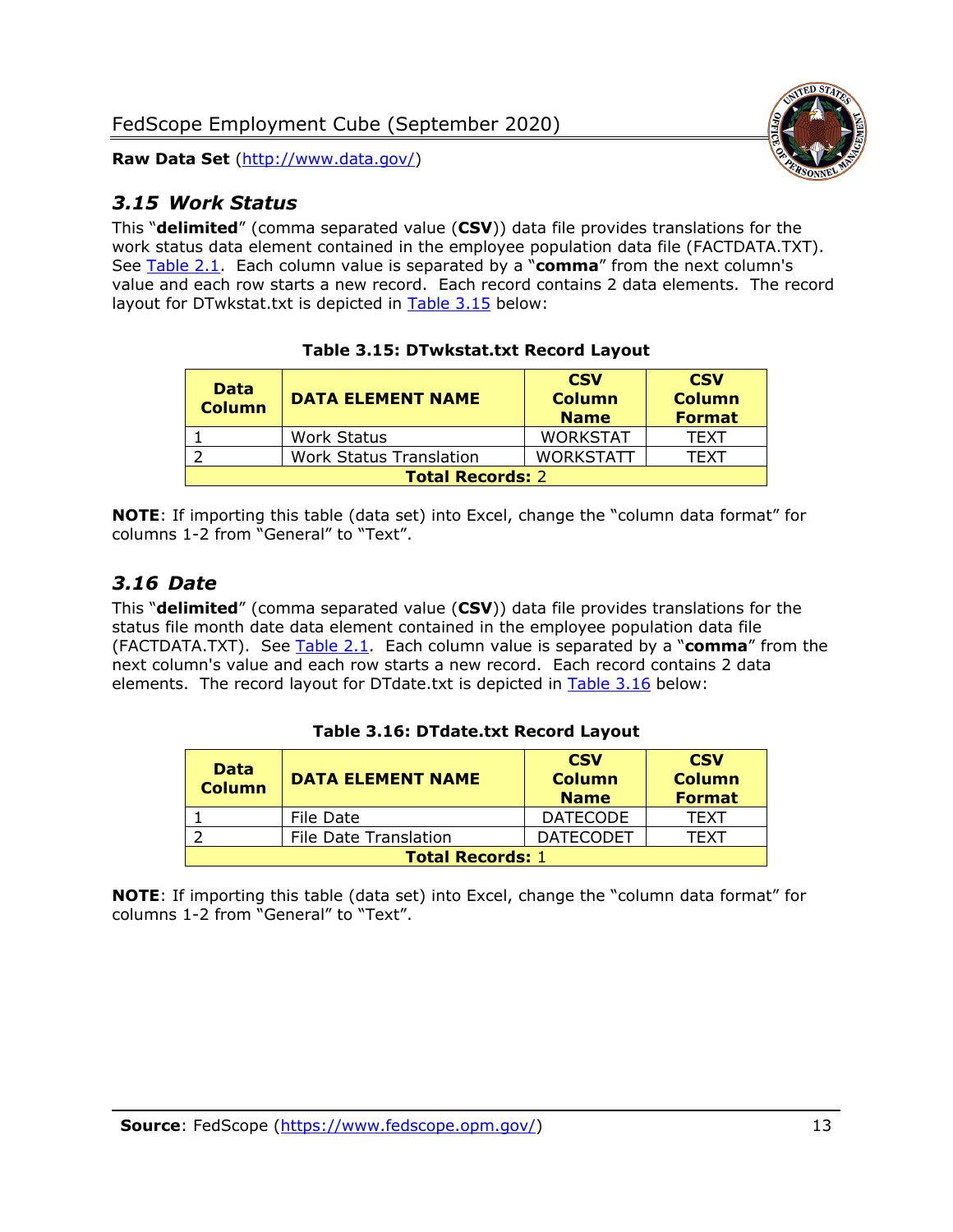FedScope Employment Cube (September 2020)

**Raw Data Set** (http://www.data.gov/)

## <span id="page-14-0"></span>*3.17 Employment*

There is no translation file for this data element. Every record in the employee population data file (FACTDATA.TXT) contains a value of "1" for this field. See Chapter  $4.17$  for definition of [Employment.](#page-17-0)

# <span id="page-14-1"></span>*3.18 Average Salary*

There is no translation file for this data element. See Chapter  $4.18$  for definition of Average [Salary](#page-17-1) [Average Salary.](#page-17-1)

#### <span id="page-14-2"></span>*3.19 Average Length of Service*

There is no translation file for this data element. See Chapter  $4.19$  for definition of Average [Length of Service](#page-17-2)

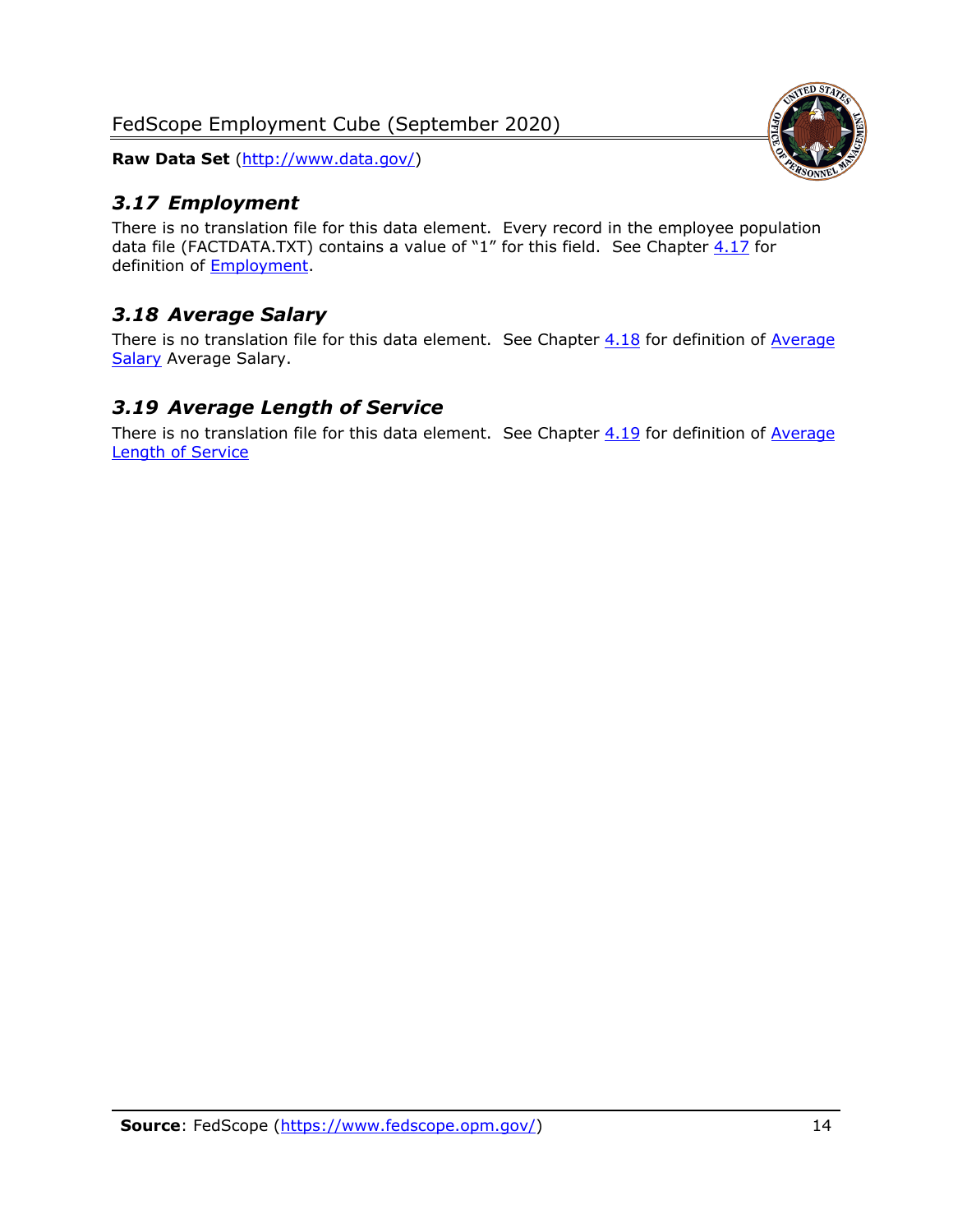<span id="page-15-0"></span>

#### <span id="page-15-1"></span>*4.1 Agency*

<span id="page-15-2"></span>The employing organization.

#### *4.2 Location*

The official duty station of an employee. Locations in the United States are defined in terms of states. Locations outside the United States are defined in terms of countries and U.S. territories.

#### <span id="page-15-3"></span>*4.3 Age*

An employee's age. Age is displayed in five-year intervals, except for an initial interval of less than 20 years and a final interval of 65 years or more.

#### <span id="page-15-4"></span>*4.4 Education Level*

<span id="page-15-5"></span>The extent of an employee's educational attainment from an accredited institution.

#### *4.5 General Schedule & Equivalent Grade*

The General Schedule grade for pay plans in the General Schedule and Equivalent pay plan category (See [Pay Plan & Grade\)](#page-16-0).

#### <span id="page-15-6"></span>*4.6 Length of Service*

The number of years of Federal civilian employment, creditable military service, and other service made creditable by specific legislation. Length of service is grouped by five-year intervals, except for:

- a. the initial intervals of less than 1 year, 1-2 years, and 3-4 years and
- b. the final interval of 35 years or more.

#### <span id="page-15-7"></span>*4.7 Occupation*

<span id="page-15-8"></span>An employee's occupation as defined by the Office of Personnel Management (OPM).

#### *4.8 Occupation Category*

Occupational categories are defined by the educational requirements of the occupation and the subject matter and level of difficulty or responsibility of the work.

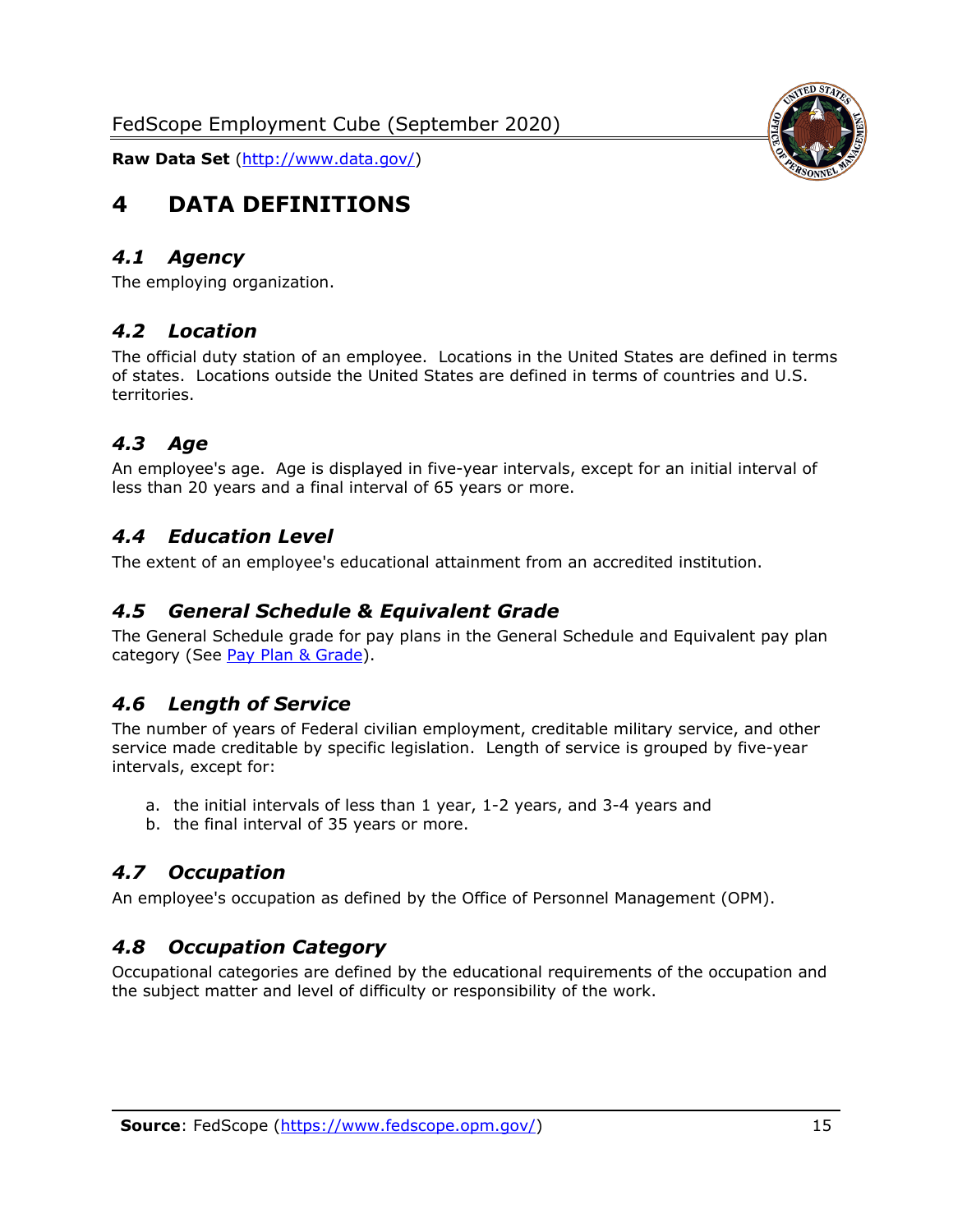## <span id="page-16-0"></span>*4.9 Pay Plan & Grade*

The pay system and, where applicable, the grade used to determine an employee's basic pay rate. Grade denotes a hierarchical position in a pay plan and is sometimes referred to as level, class, rank, or pay band.

# <span id="page-16-1"></span>*4.10 Salary Level*

An employee's adjusted basic pay, which is an annualized rate of pay. Adjusted basic pay is the sum of an employee's rate of basic pay plus any locality comparability payment and/or special pay adjustment for law enforcement officers. Salaries are grouped by \$10,000 intervals, except for an initial interval of less than \$20,000 and a final interval of \$180,000 or more.

An employee's actual earnings may be more or less than the annualized rate because of factors such as overtime, shift differentials, less than full time work, or leave without pay.

## <span id="page-16-2"></span>*4.11 STEM Occupations*

Listing of occupations grouped into the following four occupational series:

- 1. **S**cience
- 2. **T**echnology
- 3. **E**ngineering
- 4. **M**athematics

## <span id="page-16-3"></span>*4.12 Supervisory Status*

The nature of managerial, supervisory, or non-supervisory responsibility assigned to an employee's position.

## <span id="page-16-4"></span>*4.13 Type of Appointment*

<span id="page-16-5"></span>An employee's appointment in terms of permanence and competitiveness.

#### *4.14 Work Schedule*

<span id="page-16-6"></span>The time basis on which an employee is scheduled to work.

## *4.15 Work Status*

A combination of Type of Appointment and Work Schedule data elements. The Work Status data element is limited to "Non-Seasonal Full Time Permanent" and "Other Employees".

## <span id="page-16-7"></span>*4.16 Date*

<span id="page-16-8"></span>The file date (e.g. September 2020 represented by 202009).

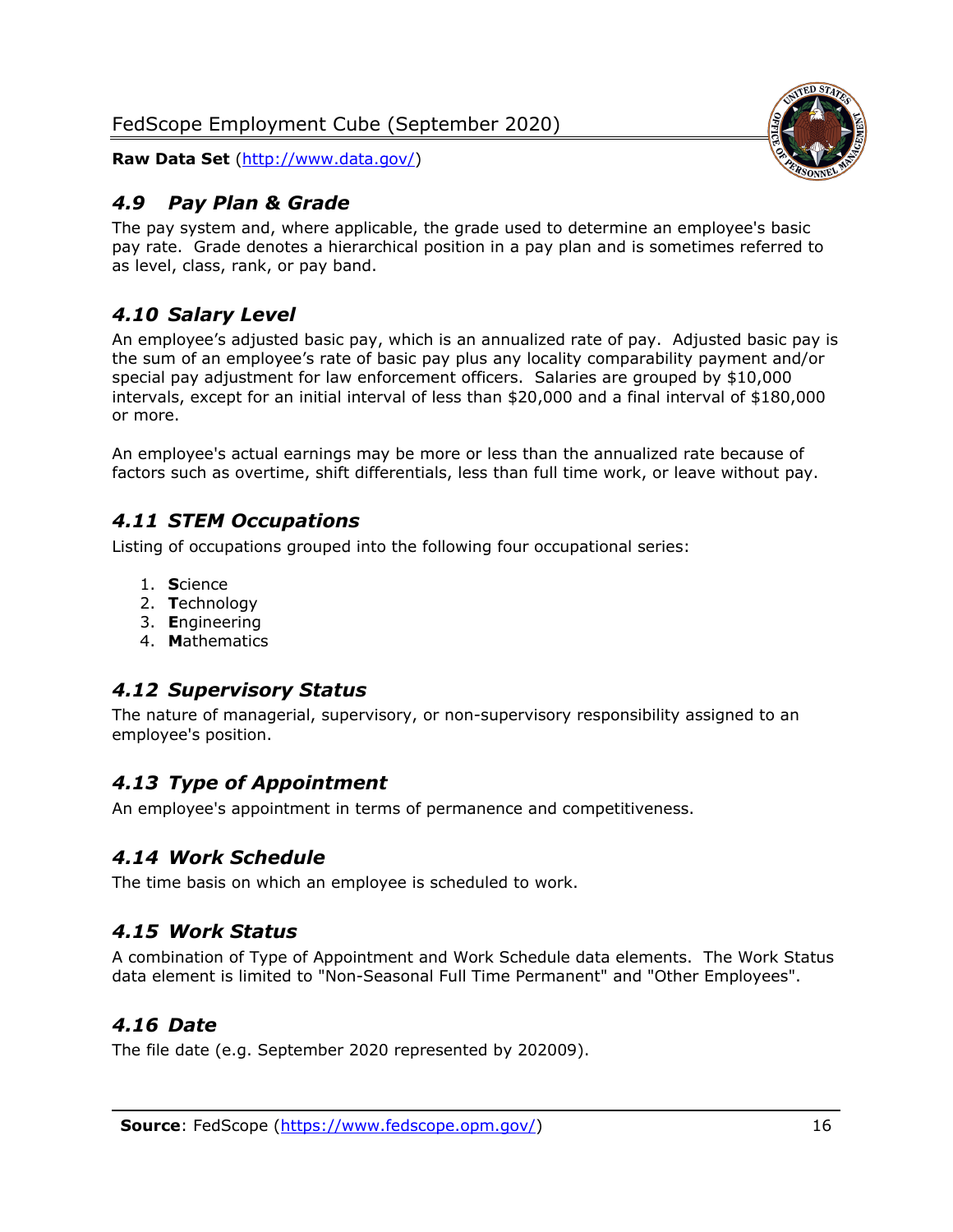## <span id="page-17-0"></span>*4.17 Employment*

A measure representing the number of employees in pay status at the end of the quarter (or end of the pay period prior to the end of the quarter).

#### <span id="page-17-1"></span>*4.18 Average Salary*

A measure representing the average adjusted basic pay, an annualized rate of pay. Adjusted basic pay is the sum of an employee's rate of basic pay and any locality comparability payment and/or special pay adjustment for law enforcement officers.

An employee's actual earnings may be more or less than the annualized rate because of factors such as overtime, shift differentials, less than full time work, or leave without pay.

Invalid salary values are excluded from the average. A large number of invalid values could invalidate the average. To obtain counts of invalid values, display the data using the Salary Level dimension (See [Salary Level\)](#page-16-1).

#### <span id="page-17-2"></span>*4.19 Average Length of Service*

A measure representing the average number of years of Federal civilian employment and creditable military service.

Invalid values are excluded from the average. A large number of invalid values could invalidate the average. To obtain counts of invalid values, display the data using the Length of Service dimension (See [Length of Service\)](#page-15-6).